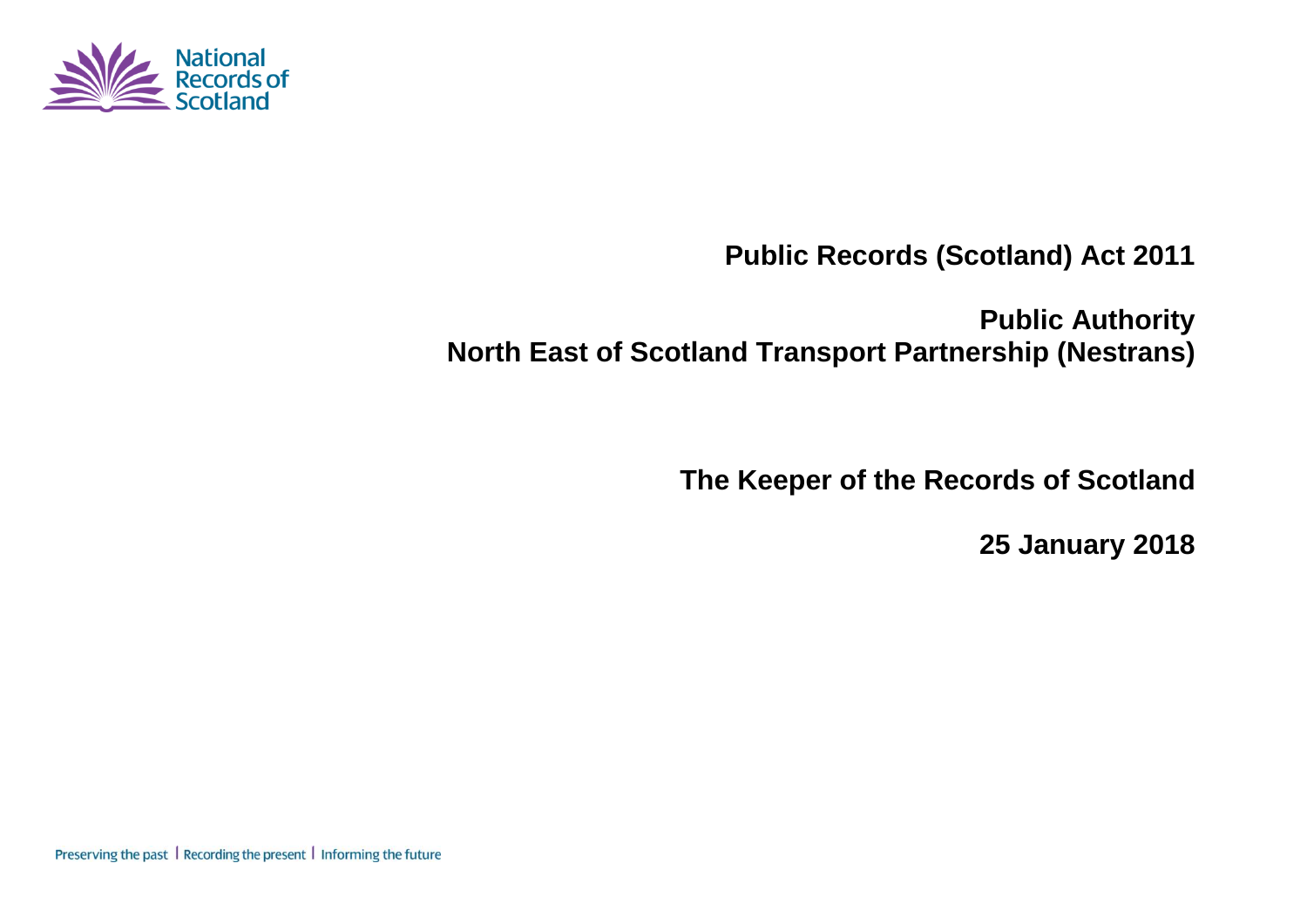#### Assessment Report

#### **Contents**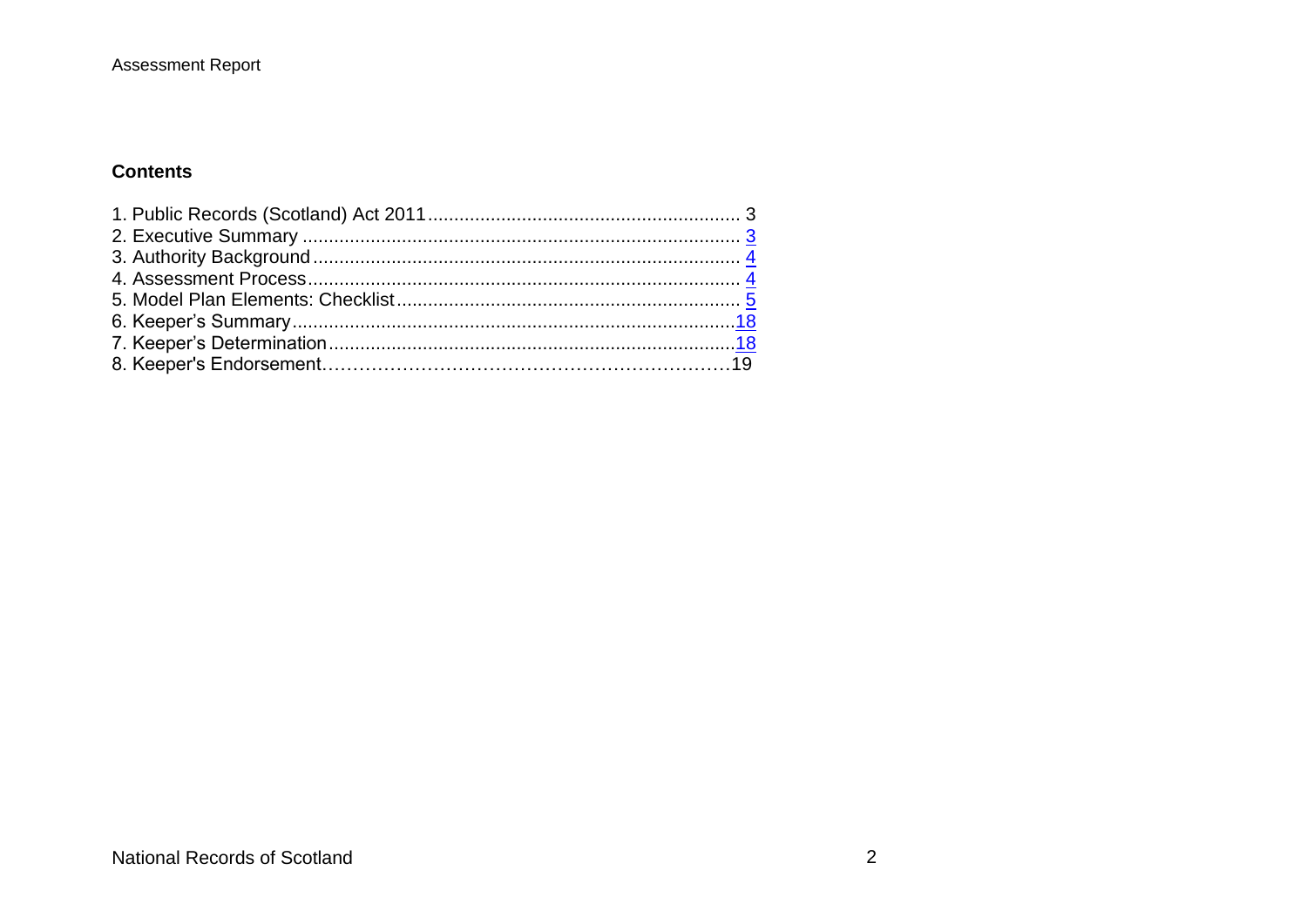## **1. Public Records (Scotland) Act 2011**

The Public Records (Scotland) Act 2011 (the Act) received Royal assent on 20 April 2011. It is the first new public records legislation in Scotland since 1937 and came fully into force on 1 January 2013. Its primary aim is to promote efficient and accountable record keeping by named Scottish public authorities.

The Act has its origins in *The Historical Abuse Systemic Review: Residential Schools and Children's Homes in Scotland 1950-1995* (The Shaw Report) published in 2007. The Shaw Report recorded how its investigations were hampered by poor record keeping and found that thousands of records had been created, but were then lost due to an inadequate legislative framework and poor records management. Crucially, it demonstrated how former residents of children's homes were denied access to information about their formative years. The Shaw Report demonstrated that management of records in all formats (paper and electronic) is not just a bureaucratic process, but central to good governance and should not be ignored. A follow-up review of public records legislation by the Keeper of the Records of Scotland (the Keeper) found further evidence of poor records management across the public sector. This resulted in the passage of the Act by the Scottish Parliament in March 2011.

The Act requires a named authority to prepare and implement a records management plan (RMP) which must set out proper arrangements for the management of its records. A plan must clearly describe the way the authority cares for the records that it creates, in any format, whilst carrying out its business activities. The RMP must be agreed with the Keeper and regularly reviewed.

### **2. Executive Summary**

This report sets out the findings of the Keeper's assessment of the RMP of Nestrans by the Public Records (Scotland) Act 2011 Assessment Team following its submission to the Keeper on 3 February 2017*.*

The assessment considered whether the RMP of Nestrans was developed with proper regard to the 14 elements of the Keeper's statutory Model Records Management Plan (the Model Plan) under section 8(3) of the Act, and whether in this respect it complies with it and the specific requirements of the Act.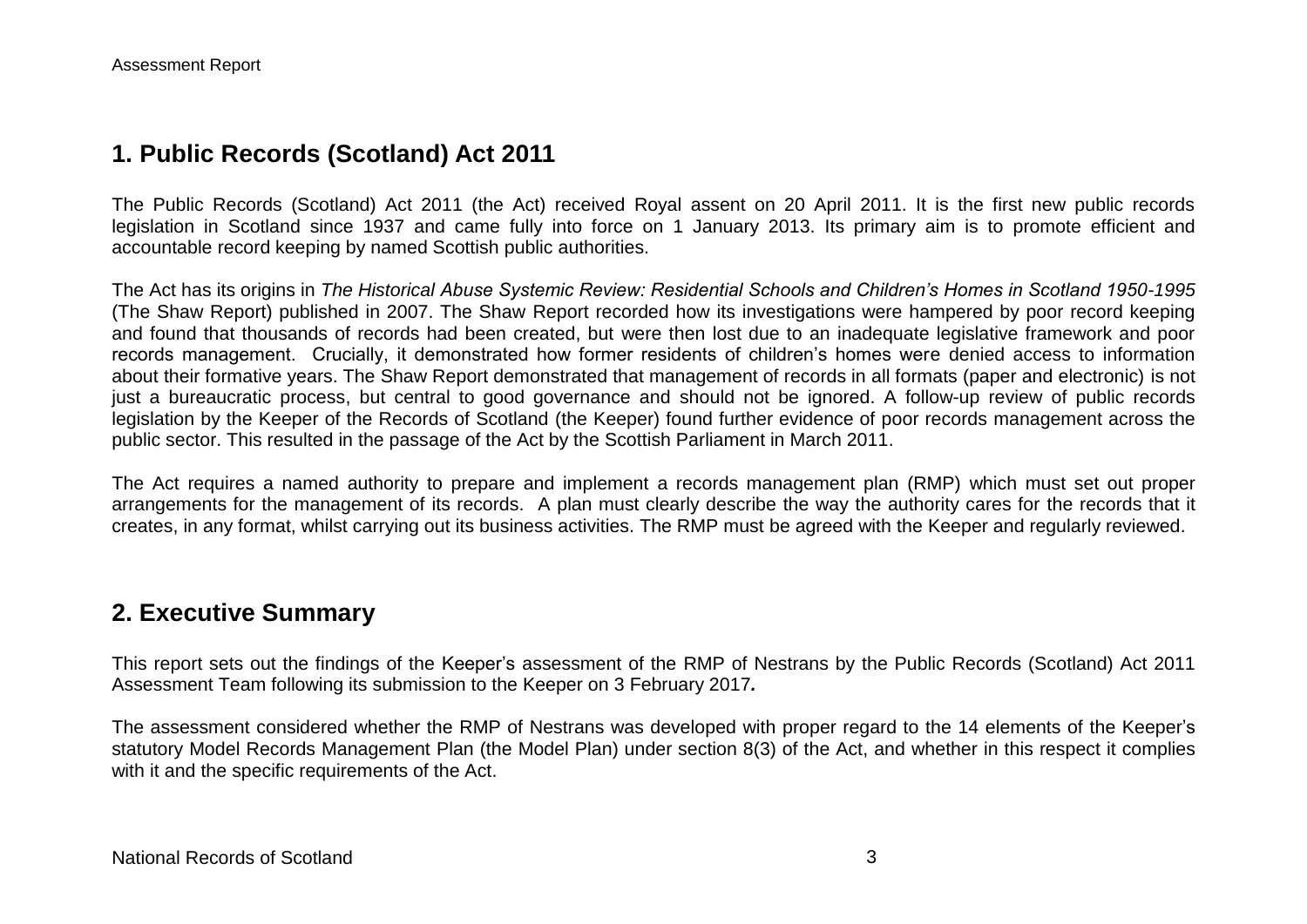The outcome of the assessment and the Keeper's decision on whether the RMP of Nestrans complies with the Act can be found under section 7 of this report with relevant recommendations.

## **3. Authority Background**

Constituted as the North East of Scotland Transport Partnership under the Transport (Scotland) Act 2005, Nestrans began work as a statutory Transport Partnership on 1 April 2006. It is one of seven Transport Partnerships set up across Scotland to provide a coordinated approach to transport planning and delivery between different local authority areas. Nestrans' area covers both the City of Aberdeen and the wider Aberdeenshire area. Its Board is made up of Councillors from Aberdeen City and Aberdeenshire Councils, as well as non-councillor members appointed by the Minister for Transport.

### **4. Keeper's Assessment Process**

The RMP was assessed by the Public Records (Scotland) Act Assessment Team on behalf of the Keeper. Assessors used the checklist elements listed in section 5, to establish whether Nestrans' RMP was developed with proper regard to the elements of the Model Plan and is compliant with the Act. The assessment also considered whether there was sufficient supporting evidence of such compliance.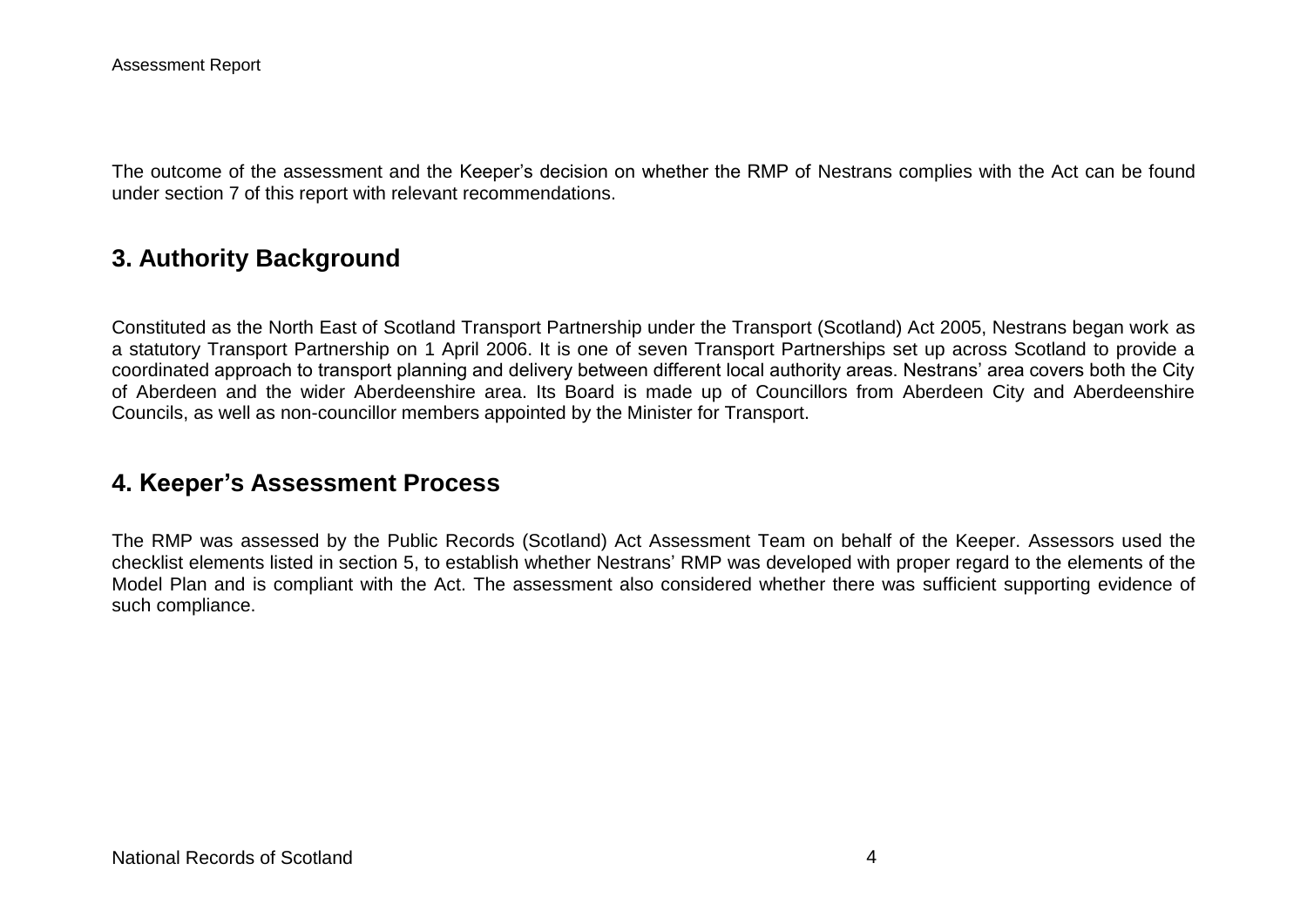## **Key:**

| The Keeper agrees this<br>element of an<br>authority's plan. | The Keeper agrees this<br>element of an authority's<br>plan as an 'improvement<br>model'. This means that<br>he is convinced of the<br>authority's commitment to<br>closing a gap in<br>provision. He will request<br>that he is updated as |  | There is a serious<br>gap in provision<br>for this element<br>with no clear<br>explanation of how<br>this will be<br>addressed. The<br>Keeper may<br>choose to return |
|--------------------------------------------------------------|---------------------------------------------------------------------------------------------------------------------------------------------------------------------------------------------------------------------------------------------|--|-----------------------------------------------------------------------------------------------------------------------------------------------------------------------|
|                                                              | work on this element<br>progresses.                                                                                                                                                                                                         |  | the RMP on this<br>basis.                                                                                                                                             |

# **5. Model Plan Elements: Checklist**

| <b>Element</b>                                       | <b>Present</b> | <b>Evidence</b> | <b>Notes</b>                                                                                                                                                                                                                                                                                                                                                                                                                                       |
|------------------------------------------------------|----------------|-----------------|----------------------------------------------------------------------------------------------------------------------------------------------------------------------------------------------------------------------------------------------------------------------------------------------------------------------------------------------------------------------------------------------------------------------------------------------------|
| 1. Senior<br><b>Officer</b><br>Compulsory<br>element |                | G               | The individual identified as having strategic responsibility for records management<br>within Nestrans is Derick Murray, Partnership Director. The Records Management<br>Plan (RMP) states that Mr Murray endorses the RMP and is committed to ensuring<br>the improvements to records management are implemented.<br>This appointment is confirmed in a letter from Mr Murray to the Keeper of the<br>Records of Scotland (the Keeper) (Annex A). |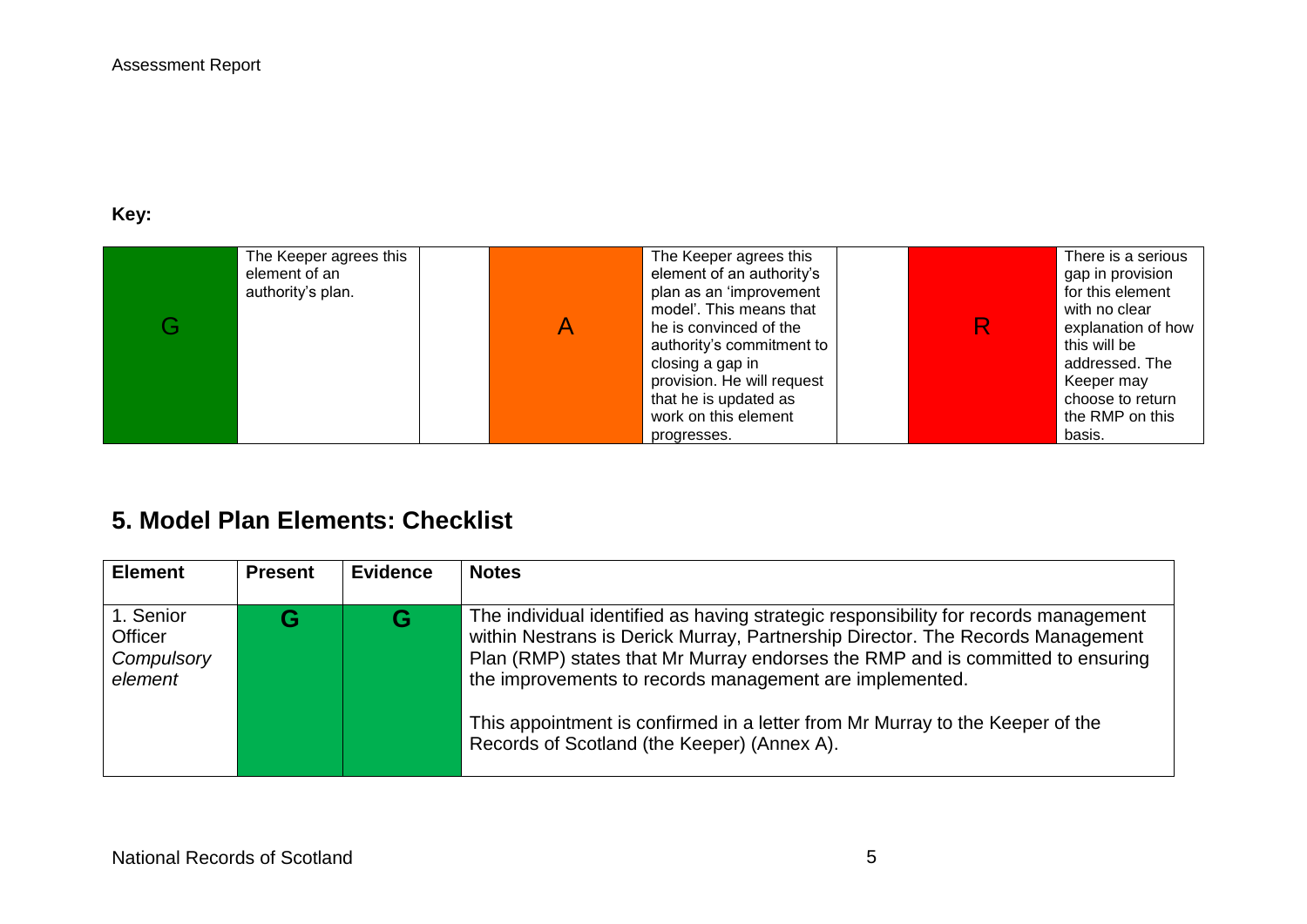|                                                |   |   | This is also confirmed in the Records Management Policy Statement (Annex B).                                                                                                                                                                              |
|------------------------------------------------|---|---|-----------------------------------------------------------------------------------------------------------------------------------------------------------------------------------------------------------------------------------------------------------|
|                                                |   |   | The Keeper agrees that an appropriate individual has been identified to take senior<br>management responsibility for records management within Nestrans as required by<br>the Public Records (Scotland) Act 2011 (PRSA).                                  |
| 2. Records<br>Manager<br>Compulsory<br>element | G | G | The individual identified as having operational responsibility for records<br>management within Nestrans is Tricia Howden, Office Manager/PA to Partnership<br>Director.                                                                                  |
|                                                |   |   | This is confirmed in the covering letter from Mr Murray to the Keeper (Annex A) (see<br>Element 1).                                                                                                                                                       |
|                                                |   |   | The Records Management Policy statement (Annex B) also confirms that the day-<br>to-day operational responsibility for records management lies with the Office<br>Manager (Ms Howden).                                                                    |
|                                                |   |   | Also submitted as evidence is a certificate awarded to Ms Howden for attending a<br>PRSA training day (Annex C).                                                                                                                                          |
|                                                |   |   | The Keeper agrees that a suitable individual has been identified to take operational<br>day-to-day responsibility for records management as required by the PRSA.                                                                                         |
| 3. Policy<br>Compulsory<br>element             | G | G | Nestrans has submitted their Records Management Policy Statement which forms<br>Annex B of the RMP. The Statement outlines the corporate approach to records<br>management within Nestrans and assigns responsibilities for complying with the<br>Policy. |
|                                                |   |   | The Policy also describes some of the procedures in place with regards to the<br>management of records within the shared network drives, which are provided by<br>Aberdeen City Council. Access to the Nestrans area of the shared drives is              |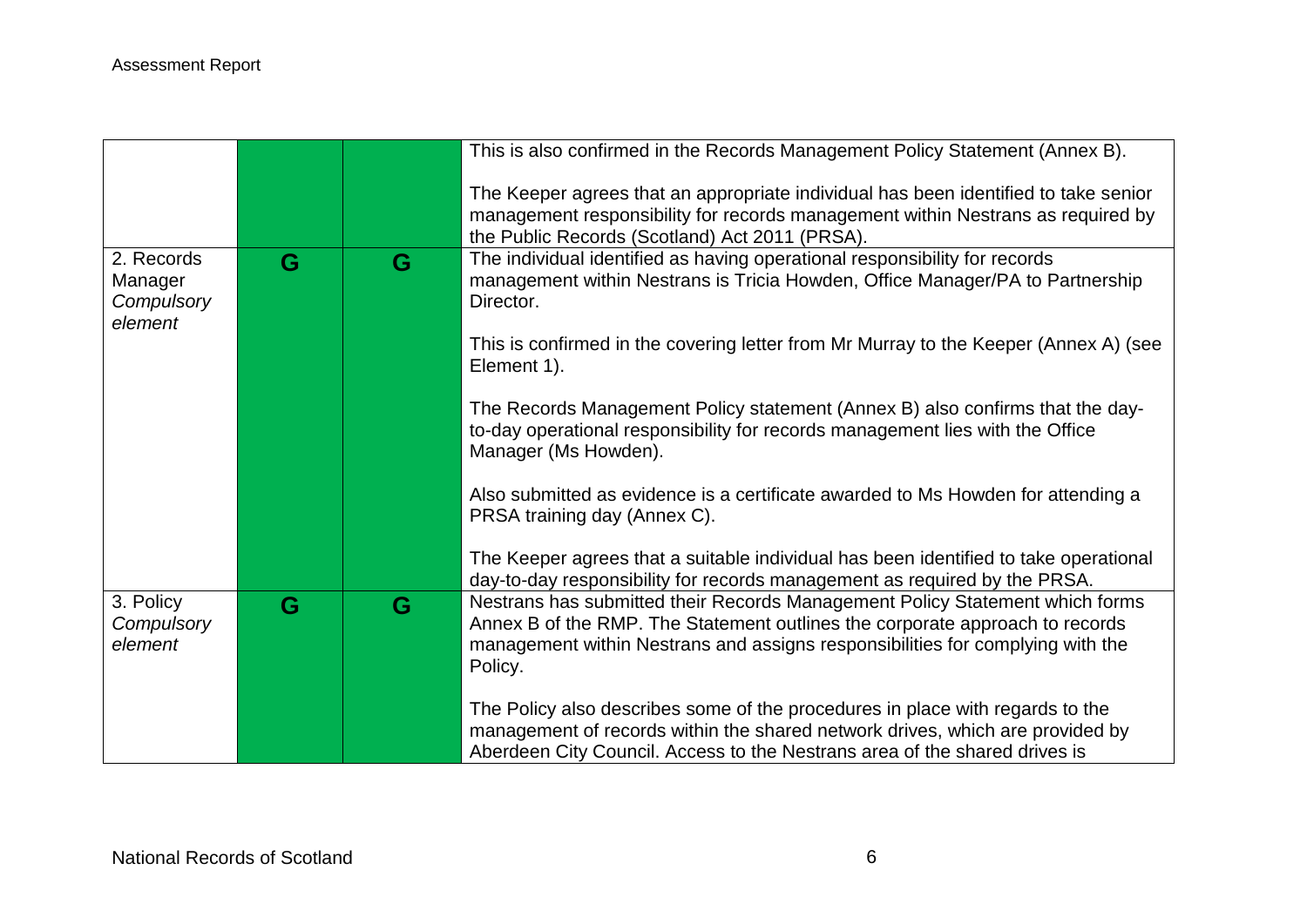|                               |   |   | restricted to Nestrans staff. The Policy highlights the importance of managing<br>records on the shared drives as opposed to personal drives and laptops.                                                                                                                                                                         |
|-------------------------------|---|---|-----------------------------------------------------------------------------------------------------------------------------------------------------------------------------------------------------------------------------------------------------------------------------------------------------------------------------------|
|                               |   |   | The Policy also mentions a commitment to deleting records from the shared drive in<br>accordance with the retention schedule and ensuring that records of historical value<br>are archived with Aberdeen City Council and Aberdeenshire Council archive<br>services.                                                              |
|                               |   |   | The Policy also states that the records it creates are primarily electronic and that<br>'convenience' paper copies are considered only as temporary working copies and<br>are destroyed securely when their business use is finished.                                                                                             |
|                               |   |   | The RMP states that the RMP, which includes the Policy Statement, will be made<br>available to Nestrans staff on the shared drive system. Nestrans has submitted a<br>series of screenshots showing the location of key policies on the shared drives thus<br>ensuring that staff have access to them.                            |
|                               |   |   | The RMP also states that the Policy Statement will be available on the Nestrans<br>website. The Keeper commends this outward-facing approach of providing<br>stakeholders with access to key documents. The Keeper would be grateful if he<br>could be supplied with a link to area of the website once the Policy appears there. |
|                               |   |   | The Keeper agrees that Nestrans has an operational records management policy<br>statement which is available to staff.                                                                                                                                                                                                            |
| 4. Business<br>Classification | A | G | The RMP states that Nestrans is currently in the process of developing and<br>rolling out its Business Classification Scheme (BCS). The draft joint<br>BCS/retention schedule that Nestrans is currently developing has been<br>submitted as evidence (Annex D).                                                                  |
|                               |   |   | The draft BCS is based on the top-level functions of Nestrans, such as                                                                                                                                                                                                                                                            |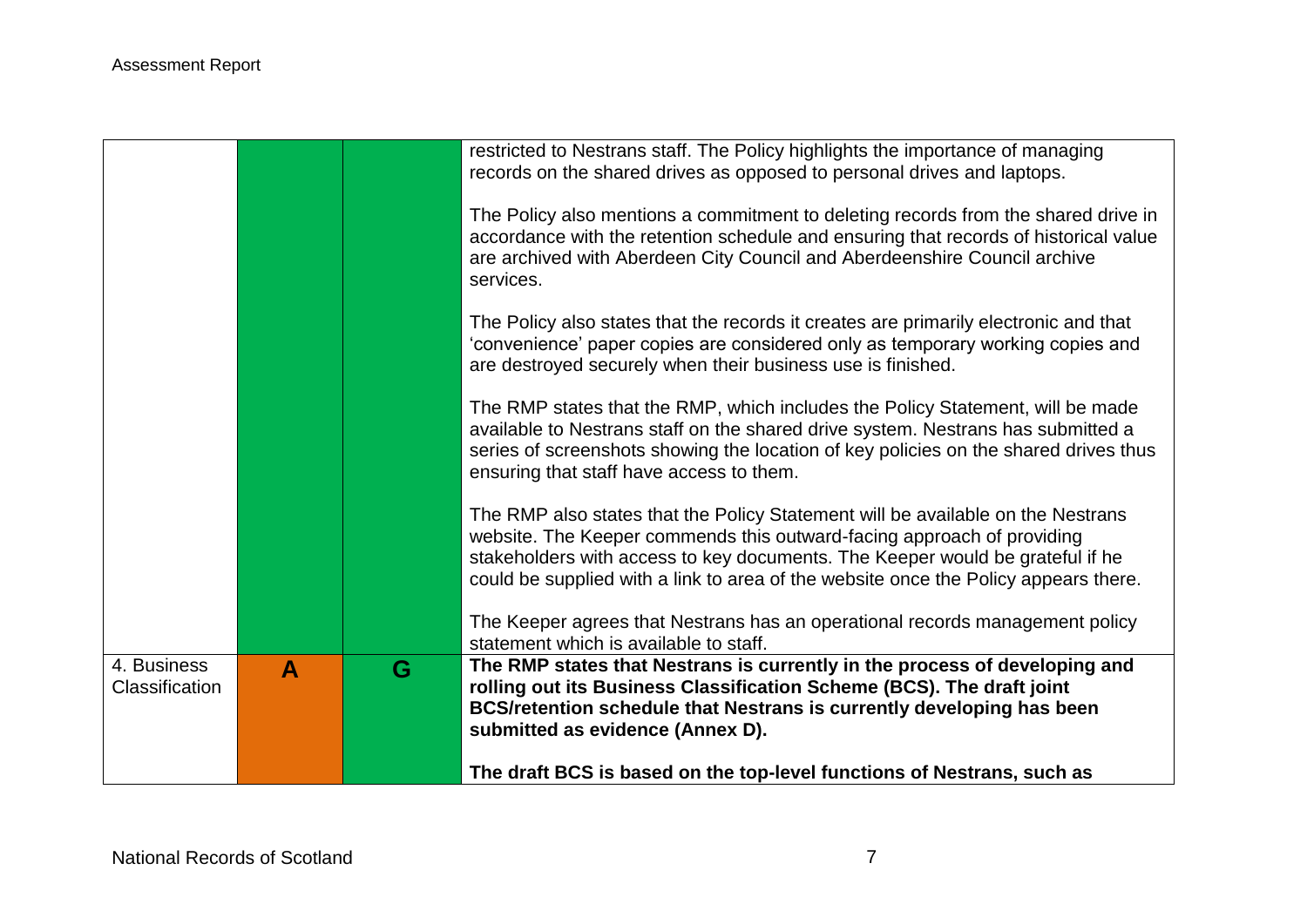|                          |              |   | strategy and projects, and below this describes the activities undertaken in<br>carrying out these functions. Whilst this must remain a business decision for<br>the authority, the Keeper recognises that a functional BCS is currently<br>considered best practice as it is more resilient to business change, such as<br>re-structuring.                                                                                                                         |
|--------------------------|--------------|---|---------------------------------------------------------------------------------------------------------------------------------------------------------------------------------------------------------------------------------------------------------------------------------------------------------------------------------------------------------------------------------------------------------------------------------------------------------------------|
|                          |              |   | The BCS also contains retention periods for the types of records created. The<br>Keeper commends the creation of a joint BCS/retention schedule as this is<br>likely to provide a stronger business tool.                                                                                                                                                                                                                                                           |
|                          |              |   | The Future Developments section of this Element states that Nestrans is<br>currently in the process of restructuring its electronic filing system on the<br>shared drive to reflect the structure of the BCS. This is being rolled out across<br>Nestrans throughout 2017 and will be reviewed in January 2018. The Keeper<br>requests that he is kept informed of the progress of this work.                                                                       |
|                          |              |   | The Keeper can agree this Element on an 'Improvement Model' basis. This<br>means that the authority has identified a gap in provision (in this case the lack<br>of an operational BCS) and has identified how it intends to close this gap. This<br>agreement is dependent upon the Keeper being kept up-to-date with the<br>progress of this work.                                                                                                                 |
| 5. Retention<br>schedule | $\mathbf{A}$ | G | Please see comments under Element 4 relating to the draft joint BCS/retention<br>schedule.                                                                                                                                                                                                                                                                                                                                                                          |
|                          |              |   | In addition, the RMP states that Nestrans receives support from Aberdeen City<br>Council (IT services and Legal services) and Aberdeenshire Council (Human<br>Resources services, Finance services and PR and Communications services).<br>These arrangements are governed by Service Level Agreements (SLAs). The<br>records created by the provision of these services are managed by each<br>Council in accordance with their RMPs which have been agreed by the |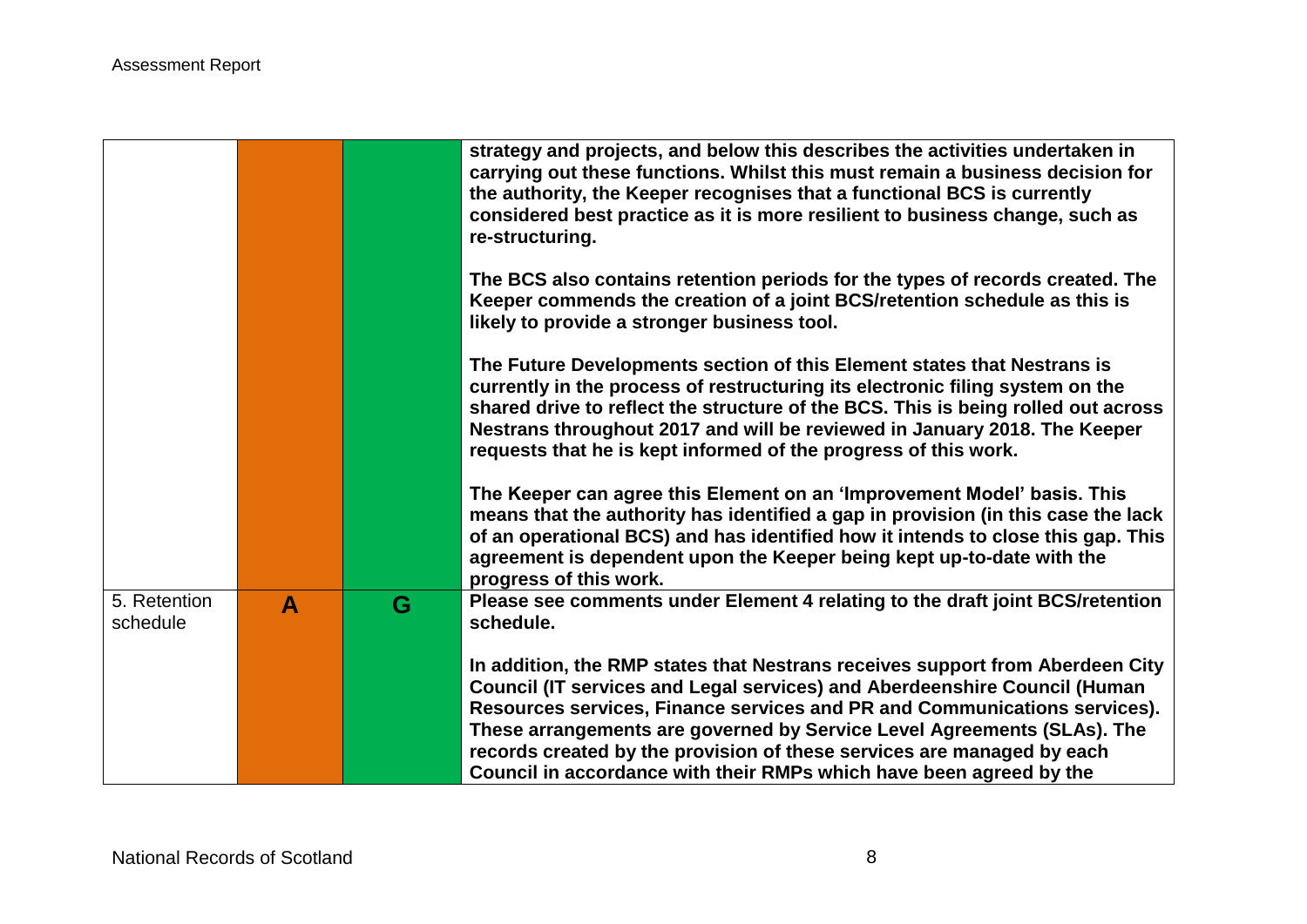|                                |              |   | Keeper. The Keeper accepts this arrangement as being suitable for all<br>authorities concerned.<br>Nestrans has submitted the SLAs referred to in the RMP. Retention periods<br>will be built in to the SLAs when they are next reviewed in 2018 and 2019. The<br>Finance services SLA will be updated in 2018 in response to a review of the<br><b>Financial Services Regulations</b><br>The Keeper can agree this Element on an 'Improvement Model' basis. This<br>means that the authority has identified a gap in provision (the lack of an<br>operational retention schedule) and has identified how it intends to close this<br>gap. This agreement is dependent upon the Keeper being kept informed of<br>progress with this work. |
|--------------------------------|--------------|---|-------------------------------------------------------------------------------------------------------------------------------------------------------------------------------------------------------------------------------------------------------------------------------------------------------------------------------------------------------------------------------------------------------------------------------------------------------------------------------------------------------------------------------------------------------------------------------------------------------------------------------------------------------------------------------------------------------------------------------------------|
| 6. Destruction<br>Arrangements | $\mathbf{A}$ | G | The RMP states that Nestrans destroys records in accordance with the retention<br>periods set out in the retention schedule. The retention periods apply to the                                                                                                                                                                                                                                                                                                                                                                                                                                                                                                                                                                           |
| Compulsory<br>element          |              |   | destruction of paper records and the deletion of electronic records.                                                                                                                                                                                                                                                                                                                                                                                                                                                                                                                                                                                                                                                                      |
|                                |              |   | <b>Paper (on-site) – Nestrans uses a cross-cut paper shredder to securely dispose of</b><br>confidential paper waste when appropriate. The RMP also states that Nestrans will                                                                                                                                                                                                                                                                                                                                                                                                                                                                                                                                                             |
|                                |              |   | use Shred-It on an ad hoc basis when it needs to destroy bulk quantities of                                                                                                                                                                                                                                                                                                                                                                                                                                                                                                                                                                                                                                                               |
|                                |              |   | confidential waste. Nestrans has supplied communications with Shred-It relating to<br>the destruction of paper records.                                                                                                                                                                                                                                                                                                                                                                                                                                                                                                                                                                                                                   |
|                                |              |   | <b>Paper (off-site) –</b> The RMP states that Nestrans does not store paper records with<br>a commercial storage provider. Records created as part of Nestrans' arrangements                                                                                                                                                                                                                                                                                                                                                                                                                                                                                                                                                              |
|                                |              |   | with both Aberdeen City and Aberdeenshire Councils (see Element 5) are managed                                                                                                                                                                                                                                                                                                                                                                                                                                                                                                                                                                                                                                                            |
|                                |              |   | through the provisions of SLAs and also under the agreed RMPs of each council.                                                                                                                                                                                                                                                                                                                                                                                                                                                                                                                                                                                                                                                            |
|                                |              |   | Electronic - The RMP states the deletion of electronic records takes place<br>with regards to the retention schedule. Nestrans has provided its Records                                                                                                                                                                                                                                                                                                                                                                                                                                                                                                                                                                                   |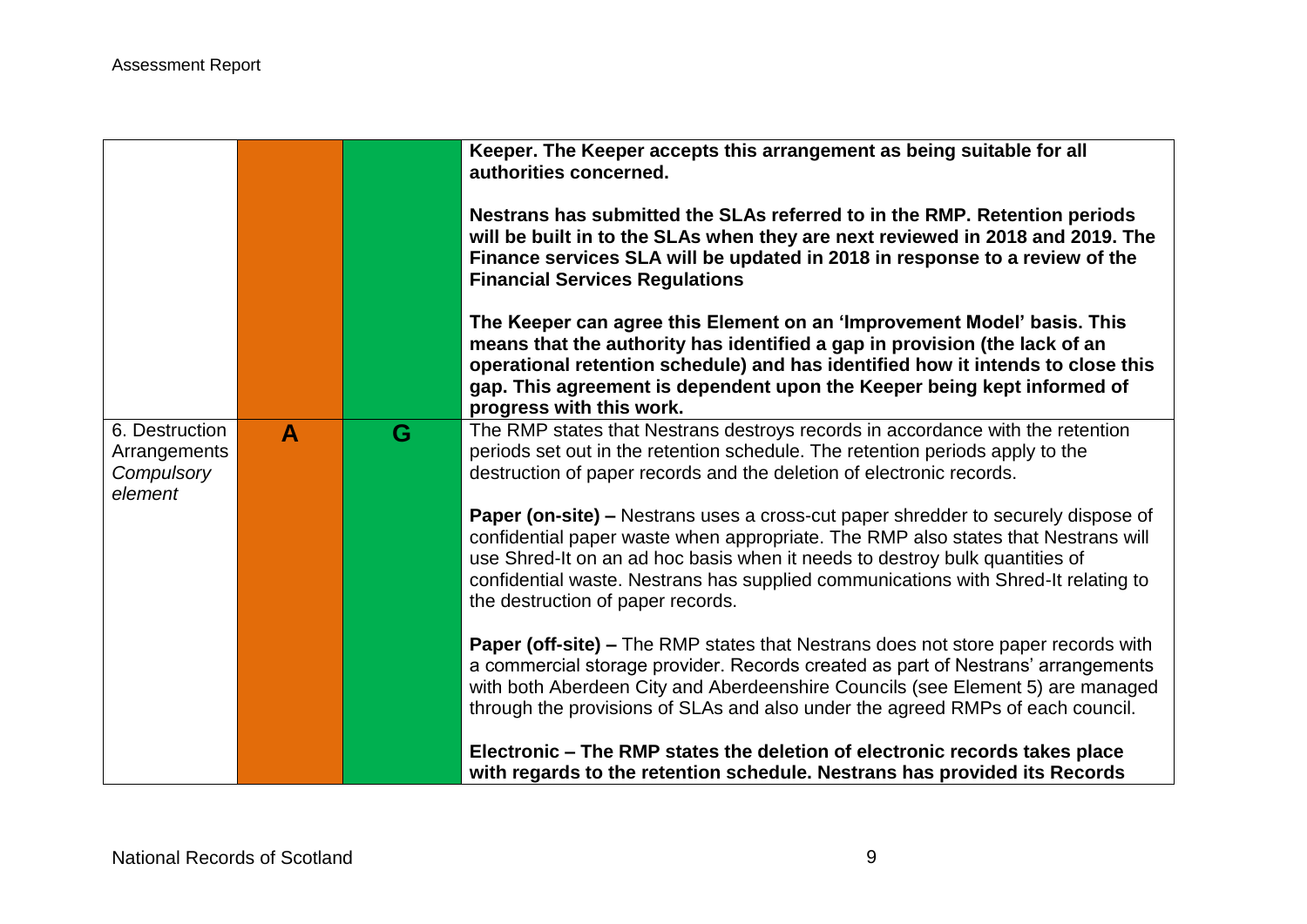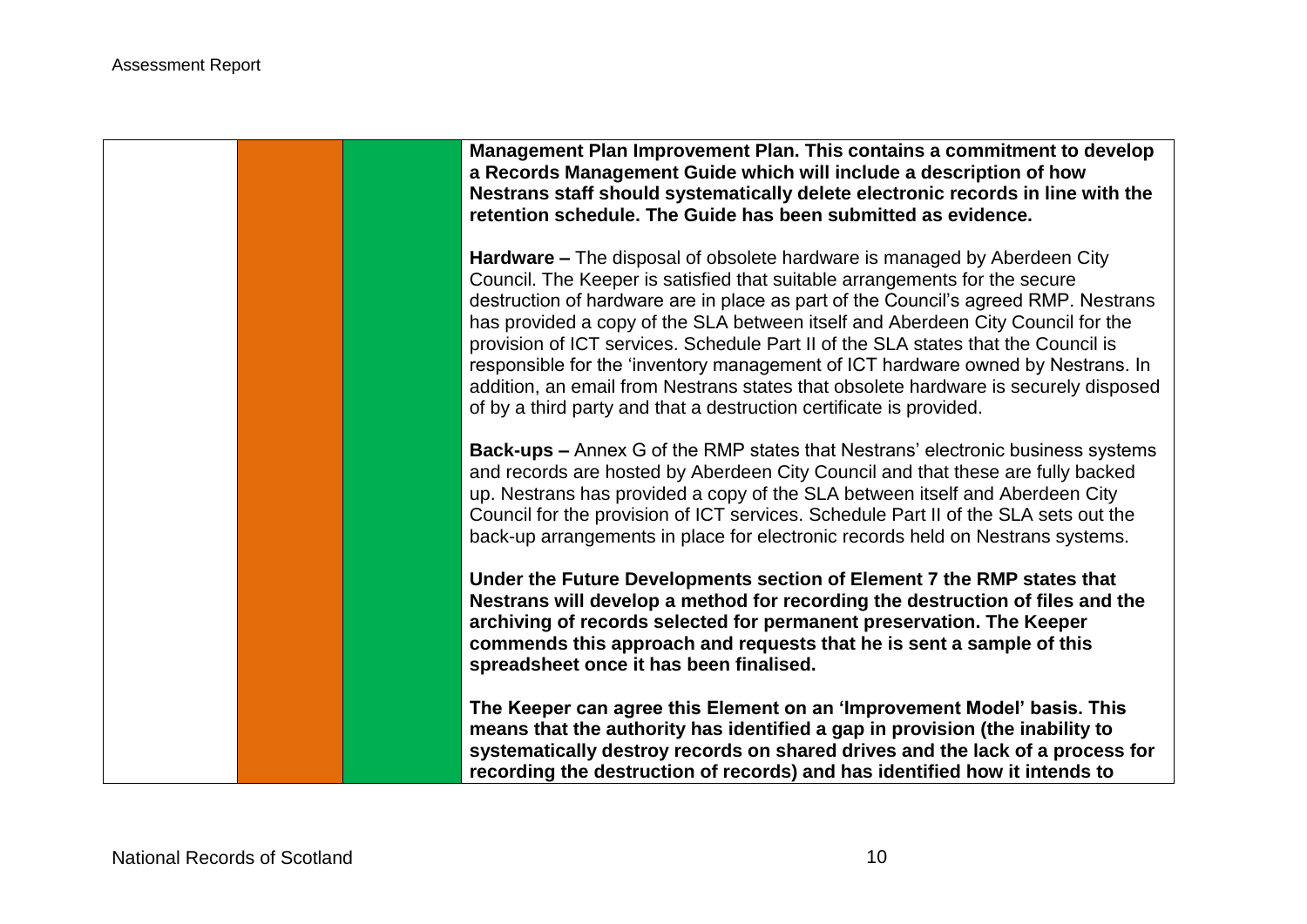|                                                       |                  |   | close this gap. This agreement is dependent upon the Keeper being kept<br>informed of progress with this work.                                                                                                                                                                                                                                                                                                                                                                                                                                                                                                                                                                                                                                                                                |
|-------------------------------------------------------|------------------|---|-----------------------------------------------------------------------------------------------------------------------------------------------------------------------------------------------------------------------------------------------------------------------------------------------------------------------------------------------------------------------------------------------------------------------------------------------------------------------------------------------------------------------------------------------------------------------------------------------------------------------------------------------------------------------------------------------------------------------------------------------------------------------------------------------|
| 7. Archiving<br>and Transfer<br>Compulsory<br>element | $\blacktriangle$ | G | The RMP states that the arrangements for archiving paper records of enduring<br>value will be done on an ad hoc basis depending on the nature of the records.<br>Section 1(2)(b)(iii) of the PRSA states that 'An authority's records<br>management plan must include, in particular, provision about the archiving<br>and destruction or other disposal of the authority's public records.' Therefore,<br>Nestrans will need to identify a suitable archive to transfer archives selected<br>for permanent preservation to (presumably either Aberdeen City or<br>Aberdeenshire Archives (or both)).                                                                                                                                                                                         |
|                                                       |                  |   | Nestrans has indicated that it has been in contact with the archivist for<br>Aberdeen City and Aberdeenshire Councils. Nestrans has submitted an email<br>string indicating that it has begun the process of ensuring that records<br>identified for permanent preservation can be transferred to a suitable archive<br>service. This email string evidences that the archives service has agreed in<br>principle to the transfer of records at the appropriate time. In the longer term<br>the Keeper will expect to see a more formal agreement such as a<br>Memorandum of Understanding or a SLA showing that arrangements are in<br>place to transfer archival records to the archive service. This is built in to the<br>Records Management Improvement Plan but has no completion date. |
|                                                       |                  |   | The Keeper can agree this Element on an 'Improvement Model' basis. This<br>means that the authority has identified a gap in provision (the lack of<br>arrangements for transferring records selected for permanent preservation)<br>and has identified how it intends to close this gap. This agreement is<br>conditional on the basis that Nestrans works towards closing this gap as soon<br>as practically possible and the Keeper being provided with evidence of a<br>formal agreement with the selected archive.                                                                                                                                                                                                                                                                        |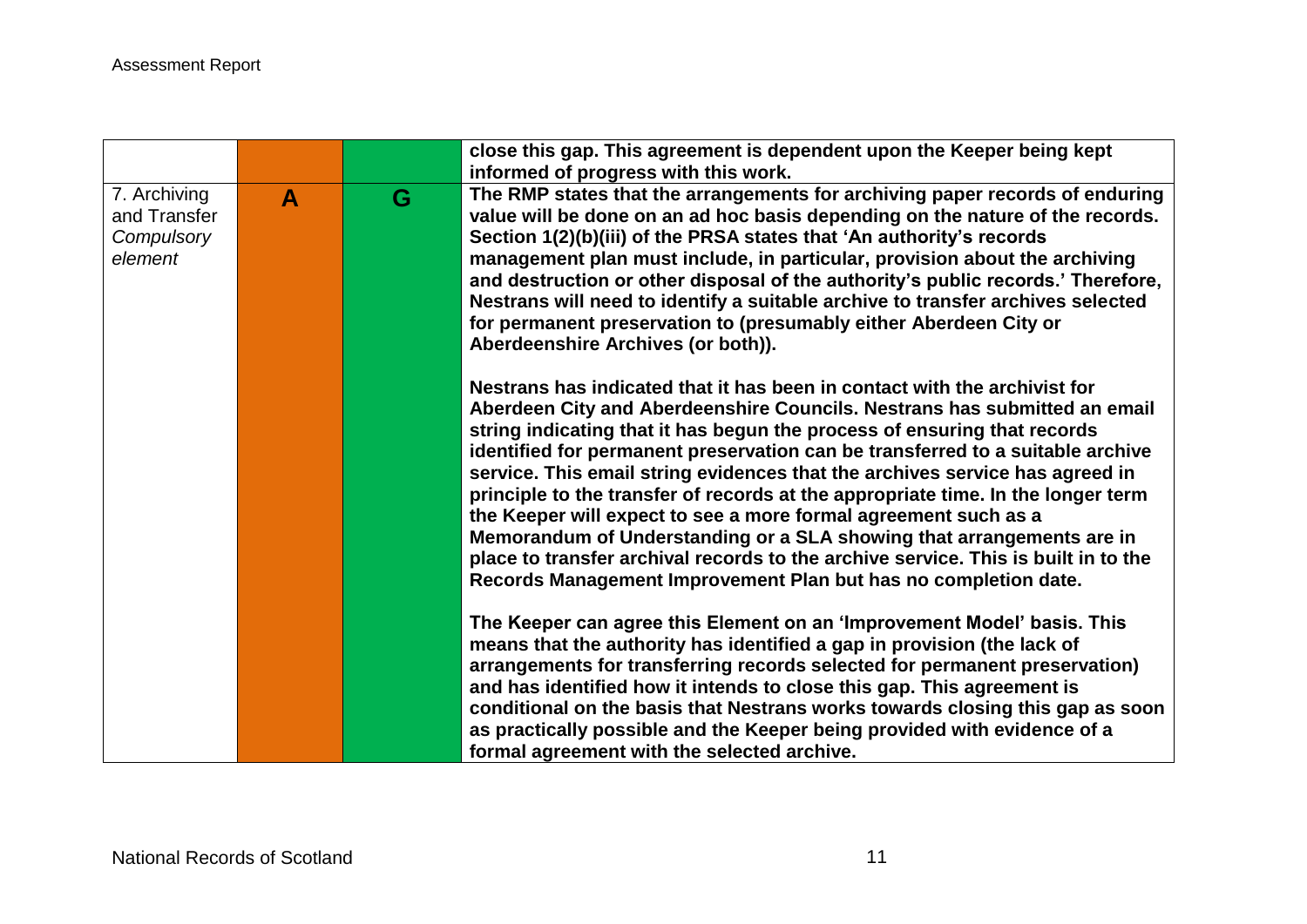| 8. Information<br>Security<br>Compulsory | G | A | The RMP states that Nestrans' ICT systems and equipment are provided by<br>Aberdeen City Council and are therefore subject to the information security<br>arrangements of the Council. Access to the Nestrans area of the Council's systems                                                                                      |
|------------------------------------------|---|---|----------------------------------------------------------------------------------------------------------------------------------------------------------------------------------------------------------------------------------------------------------------------------------------------------------------------------------|
| element                                  |   |   | is restricted to Nestrans staff.                                                                                                                                                                                                                                                                                                 |
|                                          |   |   | Nestrans has also provided its own Information Security Policy (Annex E). This<br>Policy states that Nestrans will comply with the requirements of the Council's<br>Information Security Policy.                                                                                                                                 |
|                                          |   |   | The Policy outlines some of the procedures in place to maintain information security.<br>These include: creating and maintaining a secure password; the use of the shredder<br>for the secure disposal of confidential paper waste; being aware of 'suspect' emails;<br>and locking away confidential documents when not in use. |
|                                          |   |   | The Policy also states that staff have access to an online training module on<br>Information Security. Nestrans has submitted a screenshot of the Information<br>Security section of Aberdeen City Council's intranet system, which provides links to<br>the Information Security Policy and training.                           |
|                                          |   |   | Nestrans' Policy states that the Council has Public Services Network<br>accreditation from the Cabinet Office. Nestrans has intimated that the<br>accreditation is currently being reviewed and that Nestrans will forward a<br>copy of the certificate once it receives this from Aberdeen City Council.                        |
|                                          |   |   | The Policy also states that the Council regularly publishes information security<br>advisories on its intranet.                                                                                                                                                                                                                  |
|                                          |   |   | Nestrans has submitted a screenshot of the Information Security section of<br>Aberdeen City Council's intranet system, which provides links to the Information<br>Security Policy and training.                                                                                                                                  |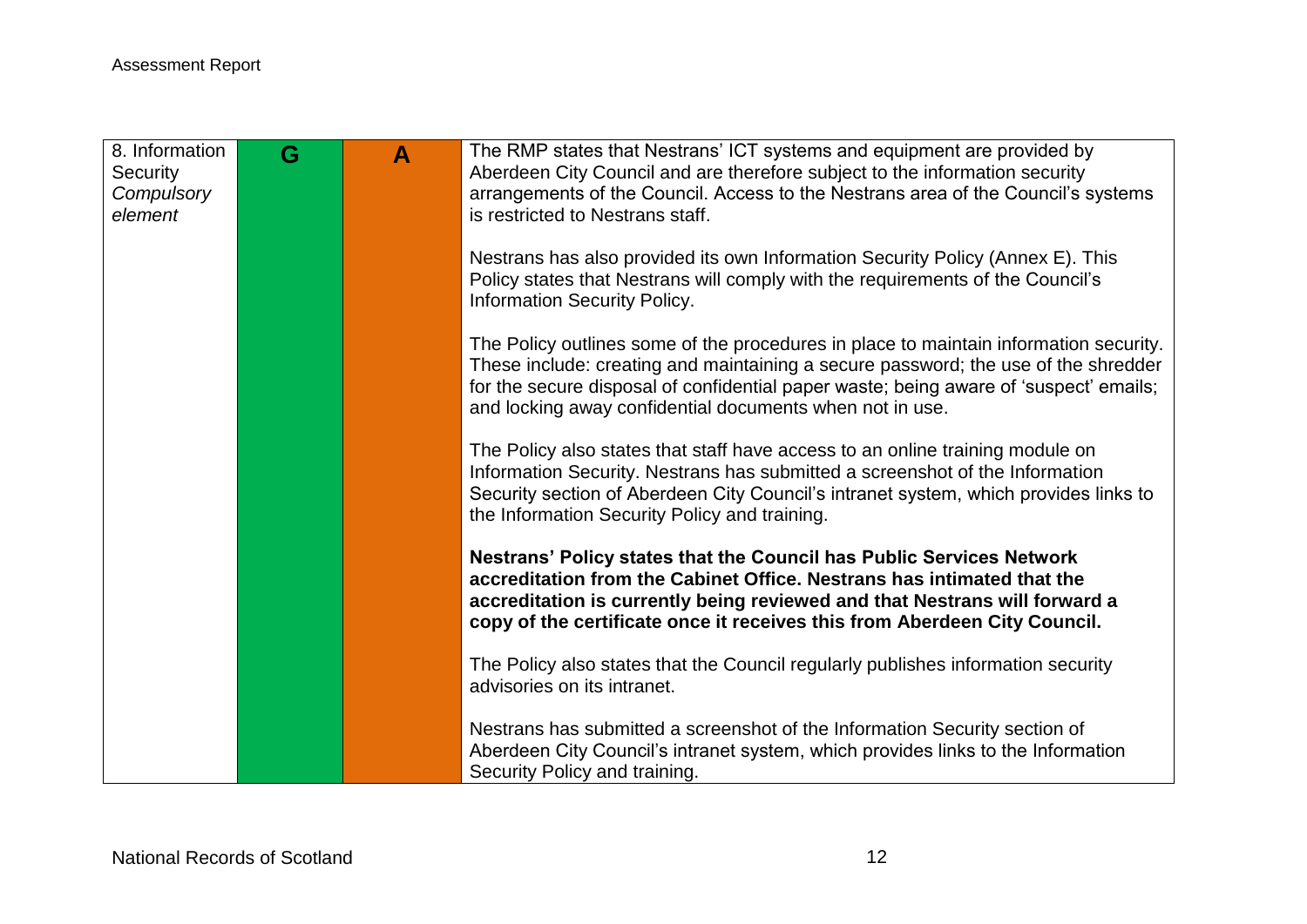- 17

<u> 1989 - Jan Samuel Barbara, martin da shekara tsa a shekara tsa a tsa a tsa a tsa a tsa a tsa a tsa a tsa a t</u>

|                       |   |   | The Keeper can agree this Element on an 'Improvement Model' basis. This<br>means that the authority has identified a gap in provision (the lack of evidence<br>round its Public Services Network accreditation) and has identified how it<br>intends to close this gap. This agreement is dependent upon the Keeper<br>receiving the required evidence. |
|-----------------------|---|---|---------------------------------------------------------------------------------------------------------------------------------------------------------------------------------------------------------------------------------------------------------------------------------------------------------------------------------------------------------|
| 9. Data<br>Protection | G | G | Nestrans is registered as a Data Controller with the Information Commissioner's<br>Office (registration number: Z966516X).                                                                                                                                                                                                                              |
|                       |   |   | Also submitted as Annex F to the RMP is Nestrans' Data Protection Policy. The<br>Policy states that Nestrans will comply with the Data Protection Policy of Aberdeen<br>City Council.                                                                                                                                                                   |
|                       |   |   | The Office Manager has been identified as the Data Protection Officer who is<br>responsible for responding to Subject Access Requests.                                                                                                                                                                                                                  |
|                       |   |   | Nestrans' Policy makes it clear that the amount of personal data it manages is very<br>limited. The Policy details the main types of personal data managed by Nestrans<br>and the measures that are employed to protect that data.                                                                                                                      |
|                       |   |   | The Policy also states that Nestrans staff have access to Aberdeen City Council's<br>online training modules on Data Protection. Nestrans has provided a screenshot<br>showing that staff have access to Aberdeenshire Council's online training system<br>ALDO.                                                                                        |
|                       |   |   | Nestrans has submitted screenshots of the Data Protection section of Aberdeen City<br>Council's intranet system showing that staff have access to these.                                                                                                                                                                                                |
|                       |   |   | The Keeper agrees that Nestrans has processes in place to protect the personal<br>information which it manages and that staff have access to appropriate training.                                                                                                                                                                                      |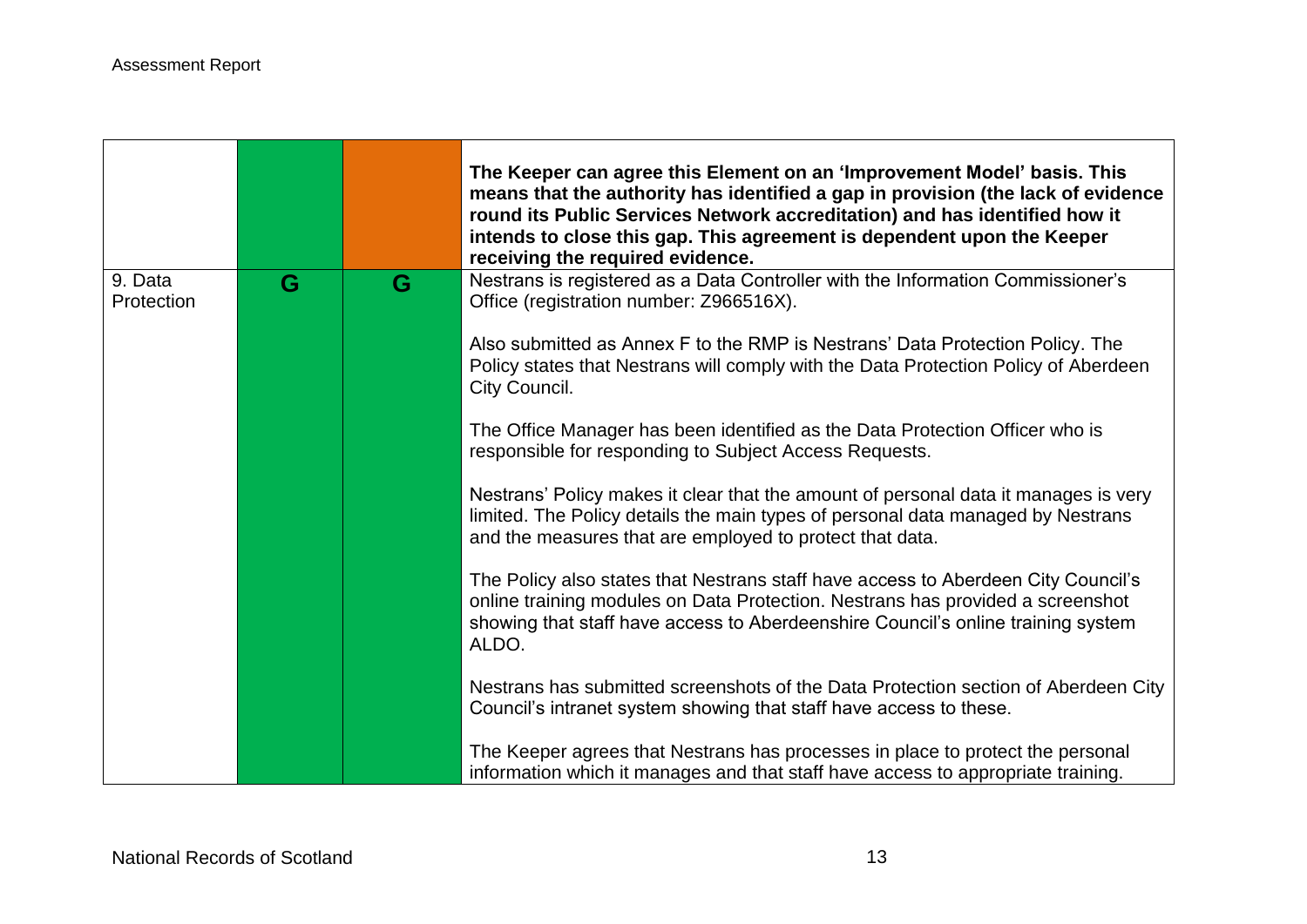| 10. Business<br>Continuity<br>and Vital | G | G | The RMP states that Nestrans has a Business Continuity Plan (BCP) in place in<br>case of disaster which includes vital IT applications and systems. The BCP has<br>been provided as Annex G to the RMP.                                                                                                                                                                                                                                                                            |
|-----------------------------------------|---|---|------------------------------------------------------------------------------------------------------------------------------------------------------------------------------------------------------------------------------------------------------------------------------------------------------------------------------------------------------------------------------------------------------------------------------------------------------------------------------------|
| Records                                 |   |   |                                                                                                                                                                                                                                                                                                                                                                                                                                                                                    |
|                                         |   |   | The BCP states that all Nestrans business systems, records and data are held on<br>Aberdeen City Council servers and are subject to full back-up. The RMP also states<br>that none of the paper files held in the Nestrans office are considered to be official<br>records or unique. If an event were to occur where access to the office was to be<br>denied for any reason, normal business could be resumed by moving to alternative<br>accommodation provided by the Council. |
|                                         |   |   | Nestrans also maintains out-of hours contact details for staff, which the Council also<br>has access to.                                                                                                                                                                                                                                                                                                                                                                           |
|                                         |   |   | The Keeper notes that the Policy states that Nestrans does not provide critical or<br>time-sensitive services and recognises the need and benefits for business resilience<br>and he appreciates that Nestrans have provided a proportionate response to the<br>requirements of this Element.                                                                                                                                                                                      |
|                                         |   |   | The Keeper agrees that Nestrans has procedures in place to restore its business<br>activities in the event of a disaster.                                                                                                                                                                                                                                                                                                                                                          |
| 11. Audit trail                         | G | G | The RMP states that all records are held on the shared drive which is provided by<br>Aberdeen City Council. Access to this area of the shared drive is restricted to<br>Nestrans staff and it is anticipated that the risk of unauthorised access or alteration<br>of records stored on the shared drive is very small.                                                                                                                                                            |
|                                         |   |   | The Policy states that all records should be stored in the appropriate folder within<br>the shared drive and that any temporary working copies of records stored on<br>personal drives or on laptops need to be saved onto the shared drives at the earliest<br>opportunity. It also states that inappropriate alteration or deletion of records may be                                                                                                                            |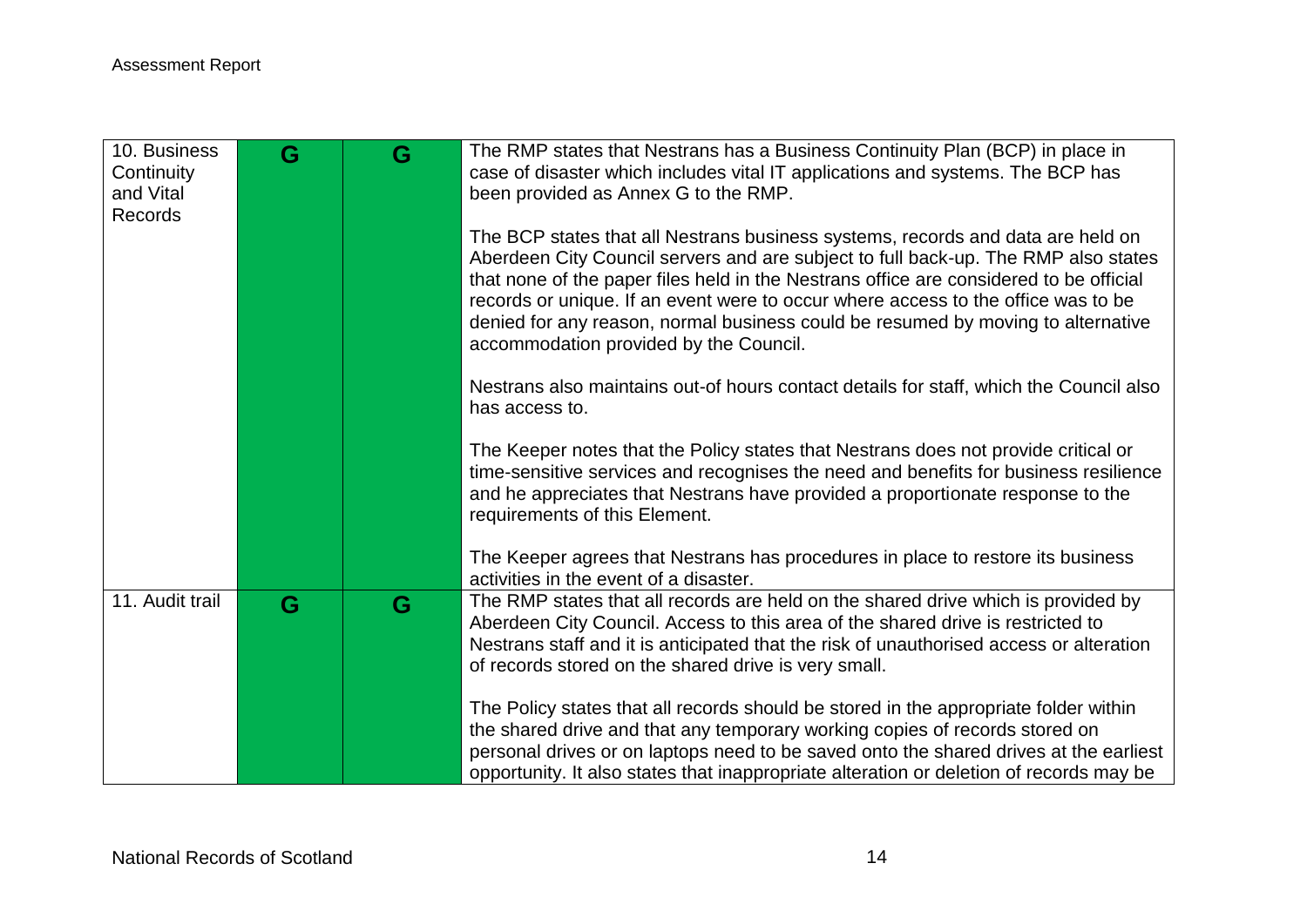subject to disciplinary action.

The Policy goes on to say that key document types such as Strategy and Policy documents and Partnership Board and Committee records, once finalised and agreed, are saved as PDF versions to ensure that further changes cannot be made to them. It also states that document control information is appended to document titles when required, which includes version control where necessary. Nestrans has submitted its Guide to Records Management. The Guide emphasises that it is the responsibility of all staff to make sure they name, save and manage records on the shared drives in accordance with the Guide. This applies to finalised and approved versions of documents, minutes and agendas. It doesn't apply to working copies of documents or personal documents. The Guide also provides staff with direction on file naming and version control of and directs them to save final versions as PDFs.

The RMP states that staff are explicitly made aware of their responsibilities to maintain appropriate records. Nestrans states that the Guide to Records Management has been emailed to all staff and that it is also available to staff on the shared drives. This is confirmed by the submission of a screenshot showing the location of the Guide. In addition, the Records Management Improvement Plan contains an action for developing a staff information memorandum for file naming conventions and staff responsibilities. The Keeper would welcome sight of this memorandum once it is operational.

The RMP states that 'Paper records are referenced and maintained in the filing index and the status of each file is recorded'. Nestrans has submitted the file list referred to in the RMP.

The Keeper can agree that Nestrans has provisions in place to locate the most upto-date versions of records when required.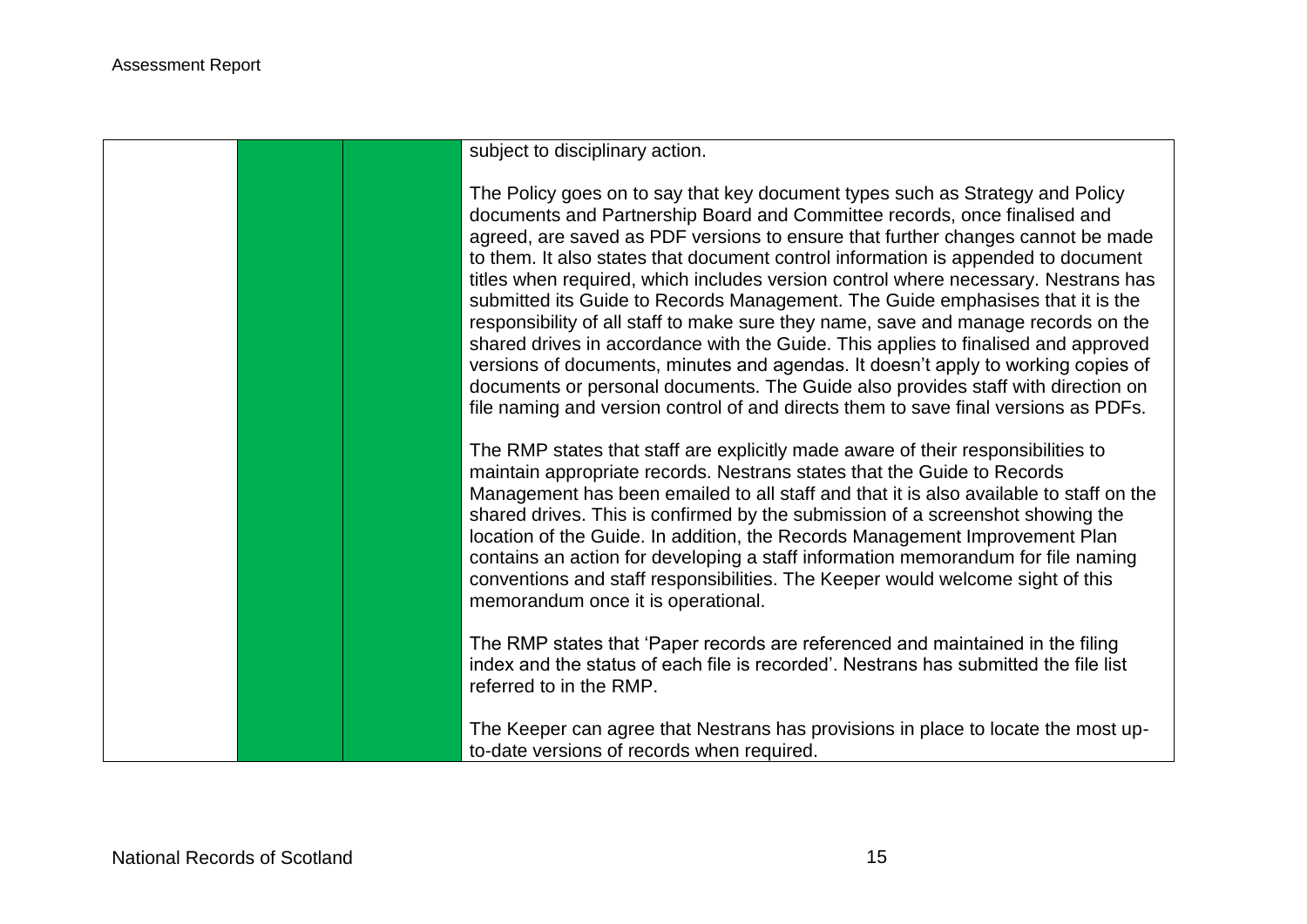| 12.<br>Competency   | $\mathbf{A}$ | G | As outlined in Element 2, Tricia Howden, Office Manager, has been identified as the<br>Records Manager for Nestrans.                                                                                                                                                                                                                                                                                                                                                                                                                                                                                                                                                                                                                                                                               |
|---------------------|--------------|---|----------------------------------------------------------------------------------------------------------------------------------------------------------------------------------------------------------------------------------------------------------------------------------------------------------------------------------------------------------------------------------------------------------------------------------------------------------------------------------------------------------------------------------------------------------------------------------------------------------------------------------------------------------------------------------------------------------------------------------------------------------------------------------------------------|
| Framework           |              |   |                                                                                                                                                                                                                                                                                                                                                                                                                                                                                                                                                                                                                                                                                                                                                                                                    |
| for records         |              |   | A certificate of attendance at a Public Records (Scotland) Act 2011 training event<br>run by infogov.scot (Annex C) has been submitted as evidence of training                                                                                                                                                                                                                                                                                                                                                                                                                                                                                                                                                                                                                                     |
| management<br>staff |              |   | undertaken by Ms Howden. The RMP states that Ms Howden has also attended<br>events run by the Keeper's Assessment Team.                                                                                                                                                                                                                                                                                                                                                                                                                                                                                                                                                                                                                                                                            |
|                     |              |   | The RMP also states that Ms Howden is also able to seek records management<br>advice from Aberdeen City Council's Information Manager.                                                                                                                                                                                                                                                                                                                                                                                                                                                                                                                                                                                                                                                             |
|                     |              |   | Similarly, the RMP states that Nestrans will provide appropriate training to ensure<br>that staff are aware of their responsibilities. Nestrans has submitted a screenshot<br>showing that staff have access to Aberdeenshire Council's online training system,<br>ALDO.                                                                                                                                                                                                                                                                                                                                                                                                                                                                                                                           |
|                     |              |   | The submission of Ms Howden's Job Description or annual objectives would<br>also be considered good evidence under this Element. This would show an<br>organisational commitment to providing Ms Howden with appropriate training<br>within the framework of Nestrans' annual reporting system. Nestrans has<br>stated that responsibility for the RMP will be included in the Records<br>Manager's (see Element 2) Employee Annual Review for 2018. The Records<br>Management Improvement Plan also contains a commitment to building in<br>responsibility for the RMP and records management within Nestrans into the<br>Job Description. The Keeper requests that he is sent copies of both the<br>Employee Annual Review and the Job Description once these have been<br>amended and approved. |
|                     |              |   | The Keeper can agree this Element on an 'Improvement Model' basis. This<br>means that the authority has identified a gap in provision (in this case, a lack                                                                                                                                                                                                                                                                                                                                                                                                                                                                                                                                                                                                                                        |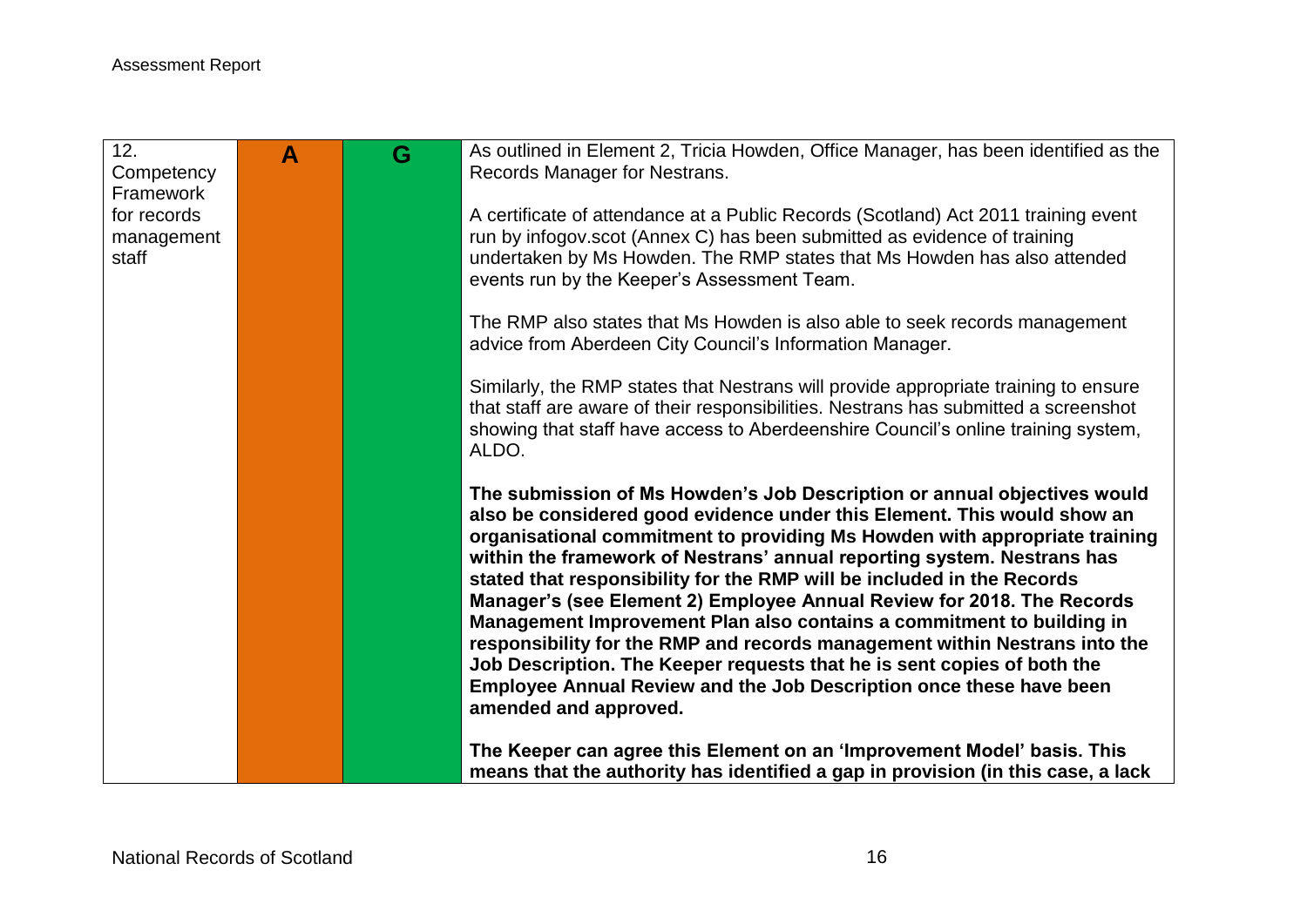|                                 |   |   | of recognition of records management in the Records Manager's job<br>description) and has identified how it intends to close this gap. Once the<br>Keeper receives amended copies of the Employee Annual Review and the Job<br>Description he should be able to 'fully' agree this Element.                                                                                                                                                       |
|---------------------------------|---|---|---------------------------------------------------------------------------------------------------------------------------------------------------------------------------------------------------------------------------------------------------------------------------------------------------------------------------------------------------------------------------------------------------------------------------------------------------|
| 13.<br>Assessment<br>and Review | G | G | The RMP states that the RMP will be assessed and reviewed annually (beginning in<br>January 2018). This will be conducted by the Partnership Director and the Office<br>Manager (see Elements 1 and 2). Levels of compliance will be reported to the<br>Partnership Board. Examples of reports relating to records management presented<br>to the Partnership Board can be found in the minutes of the Board Meetings on the<br>Nestrans website. |
|                                 |   |   | Nestrans has submitted its Records Management Improvement Plan. This indicates<br>that Nestrans intends to use The National Archives self-assessment questionnaire<br>to assess and review its records management arrangements. The Keeper agrees<br>that this is an appropriate methodology.                                                                                                                                                     |
|                                 |   |   | The Keeper agrees that Nestrans has processes in place to ensure that its RMP<br>and supporting policies and procedures are kept up-to-date.                                                                                                                                                                                                                                                                                                      |
| 14. Shared<br>Information       | G | G | The RMP states that Nestrans does not routinely share personal information with<br>other organisation, but does publish a considerable amount of corporate<br>information, including its publication scheme, on its website:<br>http://www.nestrans.org.uk/documents/                                                                                                                                                                             |
|                                 |   |   | The RMP does state that, where appropriate, Nestrans will comply with relevant<br>confidentiality requirements if it were to share personal and sensitive information.                                                                                                                                                                                                                                                                            |
|                                 |   |   | The Keeper accepts that Nestrans does not routinely share personal and sensitive<br>information and publishes a large amount of its corporate information on its website.<br>Nestrans has stated that if they were required to share personal information then it                                                                                                                                                                                 |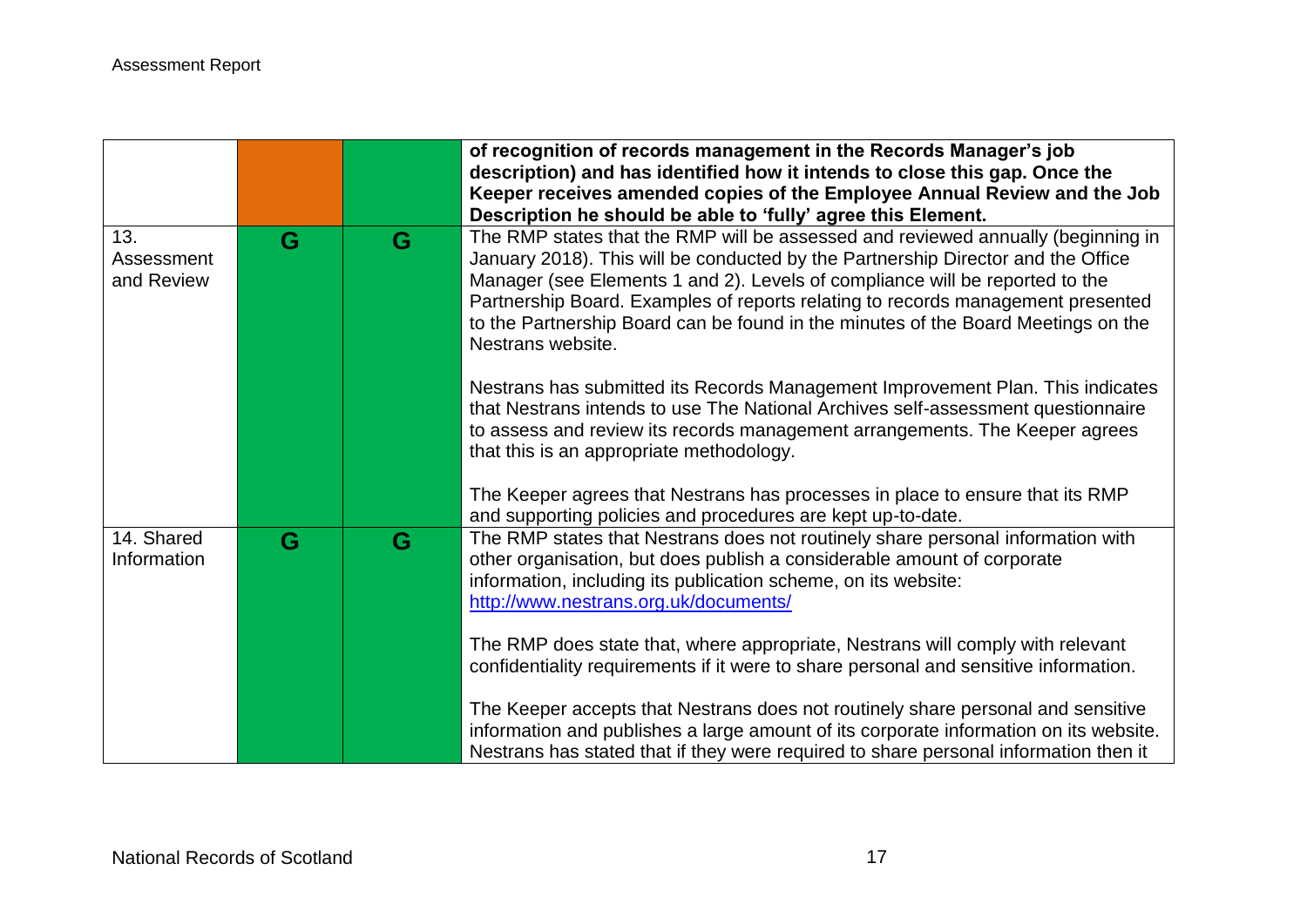would take place in compliance with relevant confidentiality guidelines, such as the Data Protection Act and the Information Security Policy.

## **6. Keeper's Summary**

Elements 1-14 that the Keeper considers should be in a public authority records management plan have been properly considered by Nestrans. Policies and governance structures are in place to implement the actions required by the plan.

### **7. Keeper's Determination**

Based on the assessment process detailed above, the Keeper agrees the RMP of Nestrans.

…………………………………… …………………………………

The Keeper recommends that Nestrans should publish its agreed RMP as an example of good practice within the authority and the sector.

This report follows the Keeper's assessment carried out by,

S maar

**Pete Wadley**<br> **Public Records Officer**<br> **Robert Fotheringham**<br> **Rublic Records Officer** 

Robert Fathry m

Public Records Officer